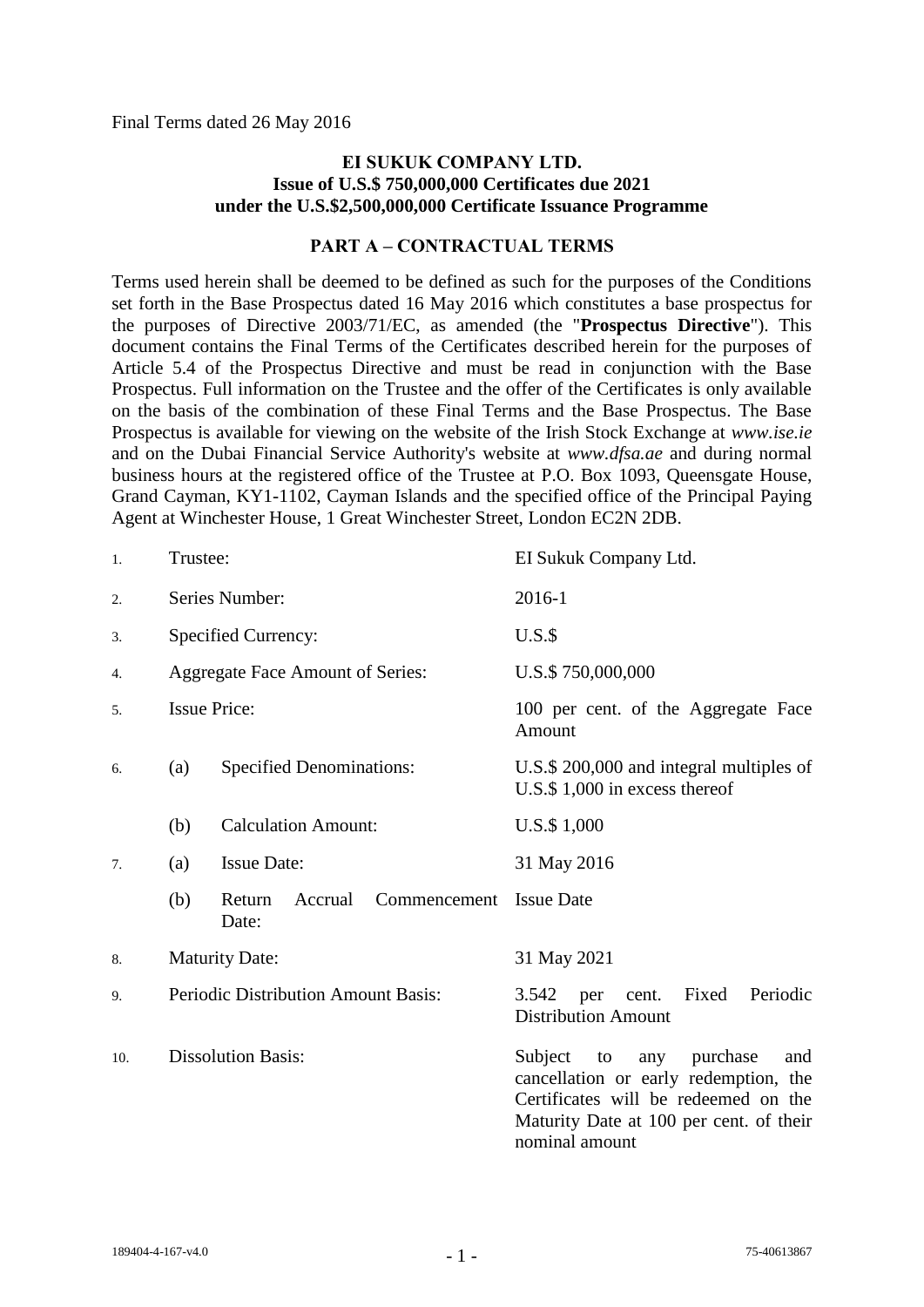| 11. | <b>Change of Periodic Distribution Basis:</b>                                                           | Not Applicable                              |  |  |
|-----|---------------------------------------------------------------------------------------------------------|---------------------------------------------|--|--|
| 12. | Call/Put Options:                                                                                       | <b>Change of Control Put Option</b>         |  |  |
| 13. | Status:                                                                                                 | Unsubordinated                              |  |  |
| 14. | Date of Board approval for issuance of 25 May 2016 in the case of the Trustee<br>Certificates obtained: |                                             |  |  |
|     |                                                                                                         | 18 April 2016 in the case of the<br>Obligor |  |  |

# **PROVISIONS RELATING TO PERIODIC DISTRIBUTIONS (IF ANY) PAYABLE**

| 15. |     | <b>Fixed Periodic Distribution Provisions</b>     | Applicable                                                                                                    |
|-----|-----|---------------------------------------------------|---------------------------------------------------------------------------------------------------------------|
|     | (a) | Rate(s):                                          | 3.542 per cent. per annum payable<br>semi-annually in<br>each<br>arrear<br>on<br>Periodic Distribution Date   |
|     | (b) | Periodic Distribution Date(s):                    | 30 November and 31 May in each year<br>(commencing 30 November 2016) up<br>to and including the Maturity Date |
|     | (c) | Fixed Amount(s):                                  | U.S.\$17.71 per Calculation Amount                                                                            |
|     | (d) | Broken Amount(s):                                 | Not Applicable                                                                                                |
|     | (e) | Day Count Fraction:                               | 30/360                                                                                                        |
|     | (f) | Determination Date(s):                            | Not Applicable                                                                                                |
|     | (g) | <b>Business Day Convention:</b>                   | Not Applicable                                                                                                |
|     | (h) | Periodic<br>Distribution<br>Date<br>Adjustment:   | Not Applicable                                                                                                |
|     | (i) | Business Centre(s):                               | Not Applicable                                                                                                |
| 16. |     | <b>Floating Periodic Distribution Provisions:</b> | Not Applicable                                                                                                |
|     |     |                                                   |                                                                                                               |

### **PROVISIONS RELATING TO DISSOLUTION**

| 17. | <b>Optional Dissolution (Call) Option:</b>                                          | Not Applicable                      |
|-----|-------------------------------------------------------------------------------------|-------------------------------------|
| 18. | Change of Control Put Option:                                                       | Applicable                          |
|     | Change of Control Put Option Dissolution at par<br>(a)<br><b>Dissolution Amount</b> |                                     |
| 19. | <b>Final Dissolution Amount:</b>                                                    | U.S. \$1,000 per Calculation Amount |
| 20. | Early Dissolution Amount (Tax):                                                     | U.S. \$1,000 per Calculation Amount |
| 21. | Dissolution Amount pursuant to Condition U.S.\$ 1,000 per Calculation Amount        |                                     |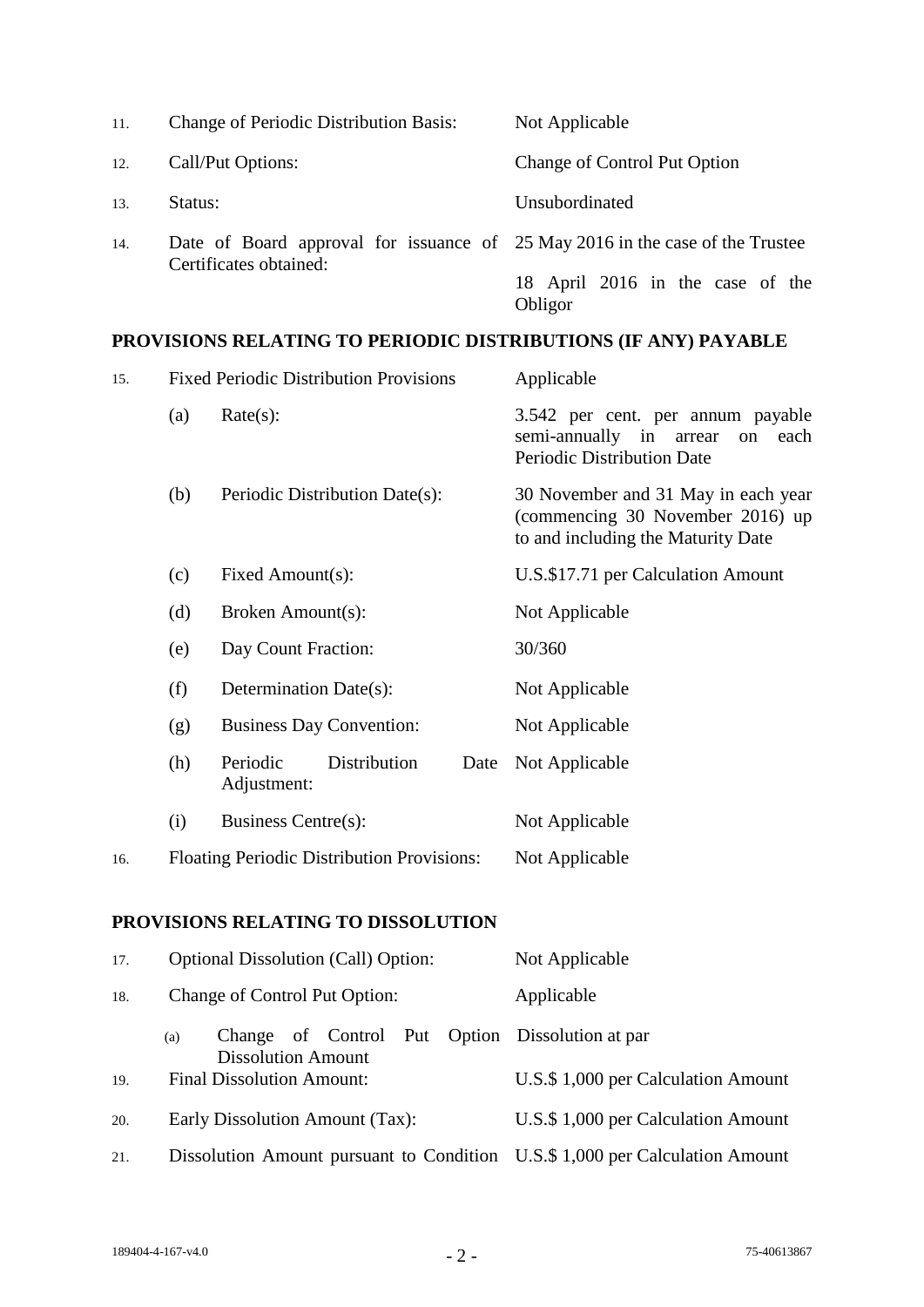$15:$ 

### **PROVISIONS RELATING TO OPTIONAL REDEMPTION**

22. Optional Redemption (Investor Put) Option: Not Applicable

## **GENERAL PROVISIONS RELATING TO THE TRUST CERTIFICATES**

|     | 23. Form of Certificates:                                                                                                                                                                                                                                                                                                                                                                                                                                  |  |  | Global Certificates exchangeable for<br>Certificates in definitive registered<br>form in the limited circumstances<br>specified in the Global Certificate |  |                                                        |
|-----|------------------------------------------------------------------------------------------------------------------------------------------------------------------------------------------------------------------------------------------------------------------------------------------------------------------------------------------------------------------------------------------------------------------------------------------------------------|--|--|-----------------------------------------------------------------------------------------------------------------------------------------------------------|--|--------------------------------------------------------|
| 24. | $\mathbf{L} = \mathbf{L} \cdot \mathbf{L} + \mathbf{L} \cdot \mathbf{L} + \mathbf{L} \cdot \mathbf{L} + \mathbf{L} \cdot \mathbf{L} + \mathbf{L} \cdot \mathbf{L} + \mathbf{L} \cdot \mathbf{L} + \mathbf{L} \cdot \mathbf{L} + \mathbf{L} \cdot \mathbf{L} + \mathbf{L} \cdot \mathbf{L} + \mathbf{L} \cdot \mathbf{L} + \mathbf{L} \cdot \mathbf{L} + \mathbf{L} \cdot \mathbf{L} + \mathbf{L} \cdot \mathbf{L} + \mathbf{L} \cdot \mathbf{L} + \mathbf$ |  |  |                                                                                                                                                           |  | Additional Financial Centre(s) or other Not Applicable |

- special provisions relating to Payment Dates:
- 25. Renminbi Currency Event: Not Applicable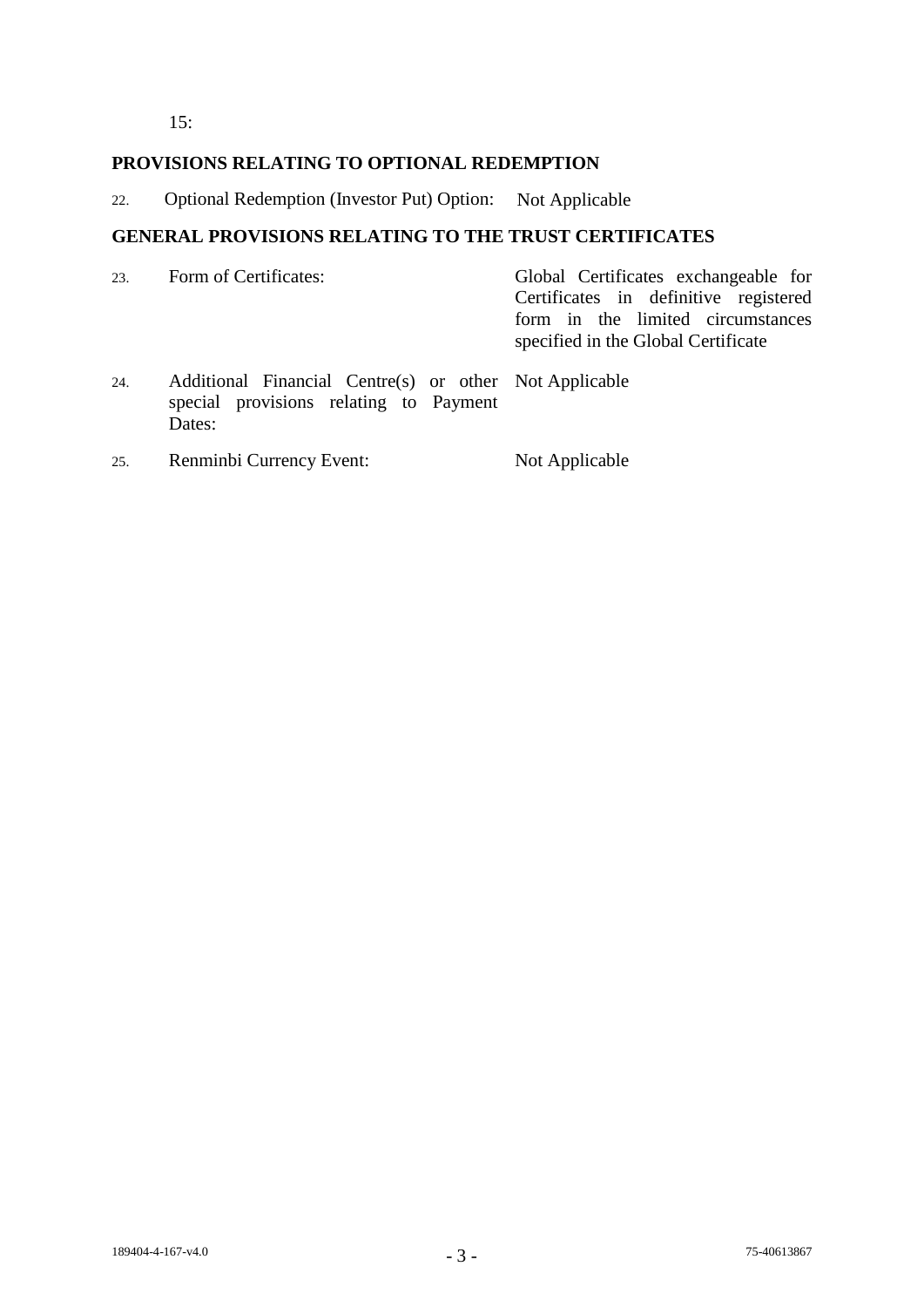Signed on behalf of EI Sukuk Company Ltd.

 $N_i$ walnunday By: .. . . . . . . . . . . . . . . . . . Duly authorised

**Nishma Sanghvi Director** 

Signed on behalf of Emirates Islamic Bank PJSC

Duly authorised

SIGNATURE PAGE - FINAL TERMS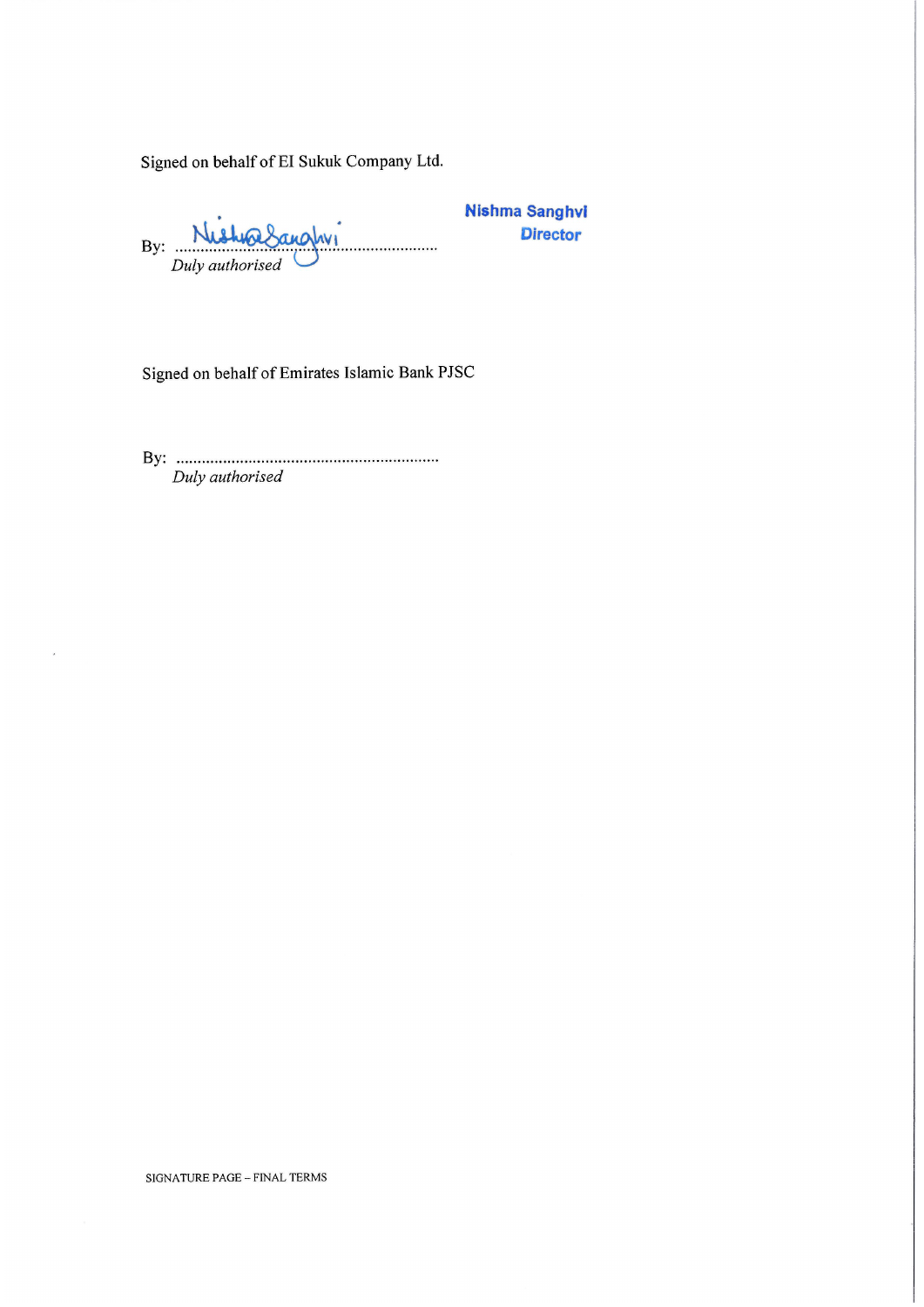Signed on behalf of EI Sukuk Company Ltd.

Duly authorised

Signed on behalf of Emirates Islamic Bank PJSC J. \_\_\_\_\_\_\_\_\_\_\_\_\_\_\_\_\_\_\_\_\_\_\_\_\_\_ Duly authorised ï

 $\frac{1}{2}$